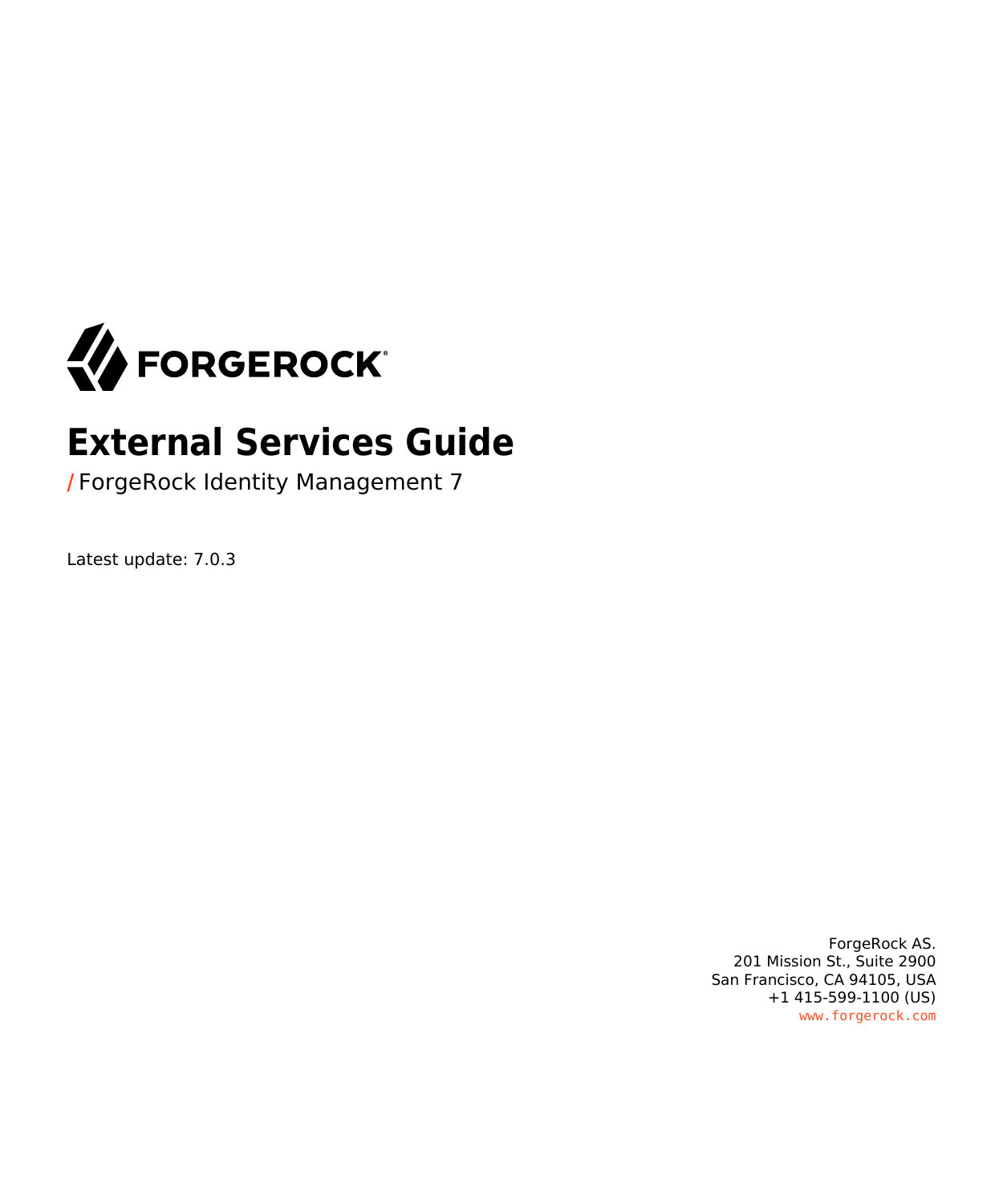#### Copyright © 2011-2020 ForgeRock AS.

#### **Abstract**

Guide to configuring external email, and external REST access.



This work is licensed under the [Creative Commons Attribution-NonCommercial-NoDerivs 3.0 Unported License.](https://creativecommons.org/licenses/by-nc-nd/3.0/)

To view a copy of this license, visit <https://creativecommons.org/licenses/by-nc-nd/3.0/> or send a letter to Creative Commons, 444 Castro Street, Suite 900, Mountain View, California, 94041, USA.

ForgeRock® and ForgeRock Identity Platform™ are trademarks of ForgeRock Inc. or its subsidiaries in the U.S. and in other countries. Trademarks are the property of their respective owners.

UNLESS OTHERWISE MUTUALLY AGREED BY THE PARTIES IN WRITING, LICENSOR OFFERS THE WORK AS-IS AND MAKES NOTHERWISCOR WARRANTIES OF ANY KIND CONCERNING THE WORK, EXPRESS, THE WORK, EXPRESS, THE WORK, EXPRESS, THE WORK, AND MAK IMPLIED, STATUTORY OR OTHERWISE, INCLUDING, WITHOUT LIMITATION, WARRANTIES OF TITLE, MERCHANTABILITY, FITNESS FOR A PARTICULAR PURPOSE, NONINFRINGEMENT, OR THE ABSENCE OF LATENT<br>OR OTHER DEFECTS, ACCURACY, OR THE PRESENCE

EXCEPT TO THE EXTENT REQUIRED BY APPLICABLE LAW, IN NO EVENT WILL LICENSOR BE LIABLE TO YOU ON ANY LEGAL THEORY FOR ANY ISLOCKERT ALLOCATED TO THE STATE ON SERVENTIAL, PONCE OUR DESTANDING OUR EXEMPLARY ON SERVER THAN A ST

DejaVu Fonts

Bitstream Vera Fonts Copyright

Copyright (c) 2003 by Bitstream, Inc. All Rights Reserved. Bitstream Vera is a trademark of Bitstream, Inc.

Permission is hereby granted, free of charge, to any person obtaining a copy of the fonts accompanying this license ("Fonts") and associated documentation files ("hent" Font Software, including without immushed to do so, s conditions:

The above copyright and trademark notices and this permission notice shall be included in all copies of one or more of the Font Software typefaces.

The Font Software may be modified, altered, or added to, and in particular the designs of glyphs or characters in the Fonts may be modified and additional glyphs or characters may be added to the Fonts, only if the fonts a renamed to names not containing either the words "Bitstream" or the word "Vera".

This License becomes null and void to the extent applicable to Fonts or Font Software that has been modified and is distributed under the "Bitstream Vera" names.

The Font Software may be sold as part of a larger software package but no copy of one or more of the Font Software typefaces may be sold by itself.

THE FONT SOFTWARE IS PROVIDED "AS IS", WITHOUT WARRANTY OF ANN KNO. EXPRESS OR IMPLIED, MANUTHED TO ANY WARRANTES OF MERCHANTABILITY, FITNESS FOR A PARTICULARY INCOLLED THE SURFACT AND THE SURFACT AND NOT A THE SURFACT AND

Except as contained in this notice, the names of Gnome, the Gnome Foundation, and Bitstream Inc., shall not be used in advertising or otherwise to promote the sale, use or other dealings in this Font Software without prior

Arev Fonts Copyright

Copyright (c) 2006 by Tavmjong Bah. All Rights Reserved.

Permission is hereby granted, free of charge, to any person obtaining a copy of the fonts accompanying this license ("Fonts") and associated documentation files (the "Font Software"), to reproduce and distribute the modifi to the Bitstream Vera Font Software, including without limitation the rights to use, copy, merge, publish, distribute, and/or sell copies of the Font Software, and to permit persons to whom the Font Software is furnished t subject to the following conditions:

The above copyright and trademark notices and this permission notice shall be included in all copies of one or more of the Font Software typefaces.

The Font Software may be modified, altered, or added to, and in particular the designs of glyphs or characters in the Fonts may be modified and additional glyphs or characters may be added to the Fonts, only if the fonts a

This License becomes null and void to the extent applicable to Fonts or Font Software that has been modified and is distributed under the "Tavmjong Bah Arev" names.

The Font Software may be sold as part of a larger software package but no copy of one or more of the Font Software typefaces may be sold by itself.

THE FONT SOFTWARE IS PROVIDED "AS IS", WITHOUT WARRANTY OF ANY KIND, EXPRESS OR IMPLIED, INCLUDING BUT NOT LIMITED TO ANY WARRANTIES OF MERCHANTABILITY, FITNESS FOR A PARTICULAR PURPOSE AND NONINFRINGEMENT OF COPYRIGHT, TRADEMARK, OR OTHER RIGHT. IN NO EVENT SHAL TAVMJONG BAH BE LIABLE FOR ANY CLAM, DAMAGES OR OTHER LIABILITY, INCLUDING ANY MELL THE THE USE OR INABILITY TO USE THE FONT<br>GENERAL, SP SOFTWARE OR FROM OTHER DEALINGS IN THE FONT SOFTWARE.

Except as contained in this notice, the name of Taymjong Bah shall not be used in advertising or otherwise to promote the sale, use or other dealings in this Font Software without prior written authorization from Taymjong For further information, contact: tavmjong @ free . i

FontAwesome Copyright

Copyright (c) 2017 by Dave Gandy, [https://fontawesome.com/.](https://fontawesome.com/)

This Font Software is licensed under the SIL Open Font License, Version 1.1. See<https://opensource.org/licenses/OFL-1.1>.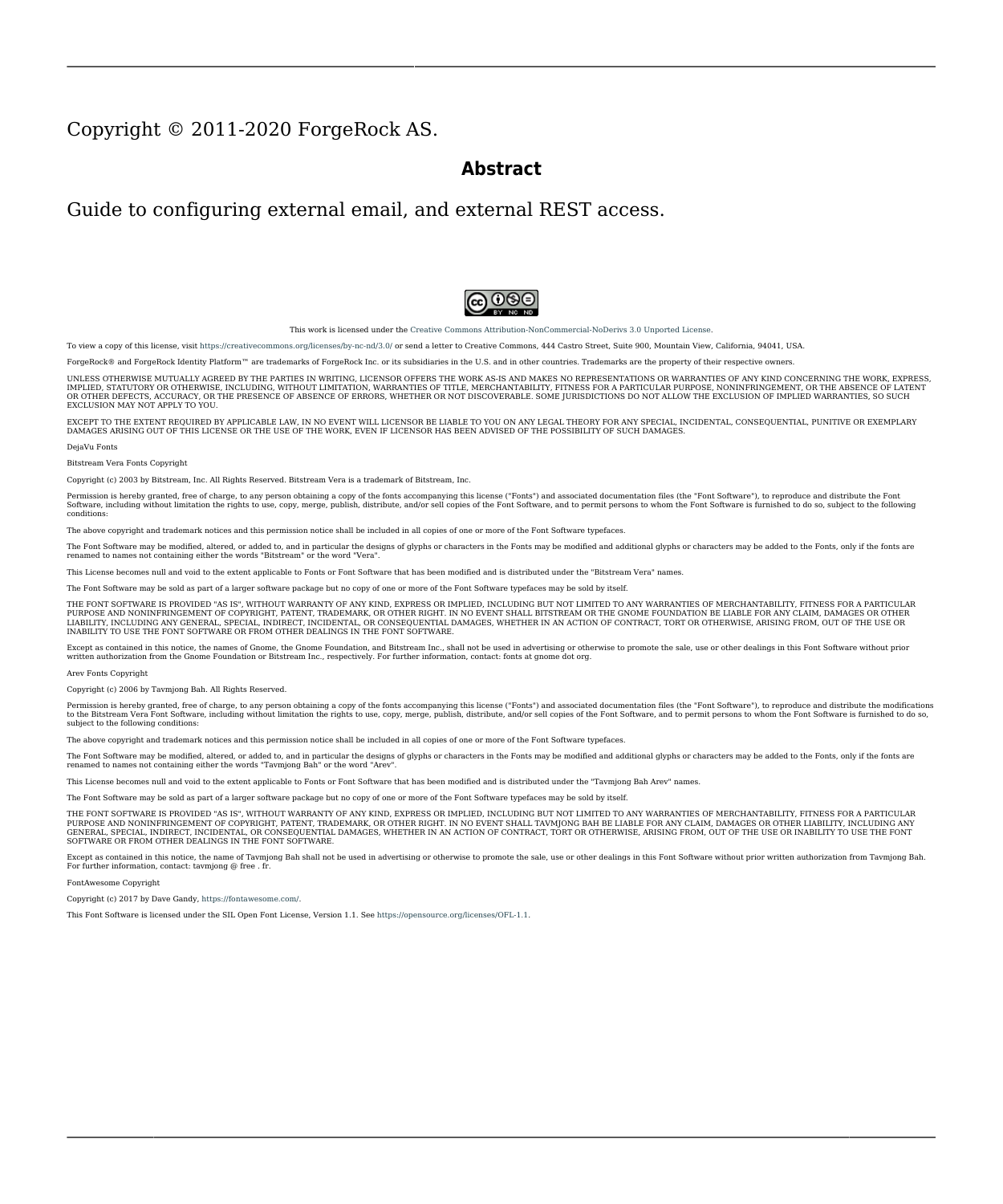# **Table of Contents**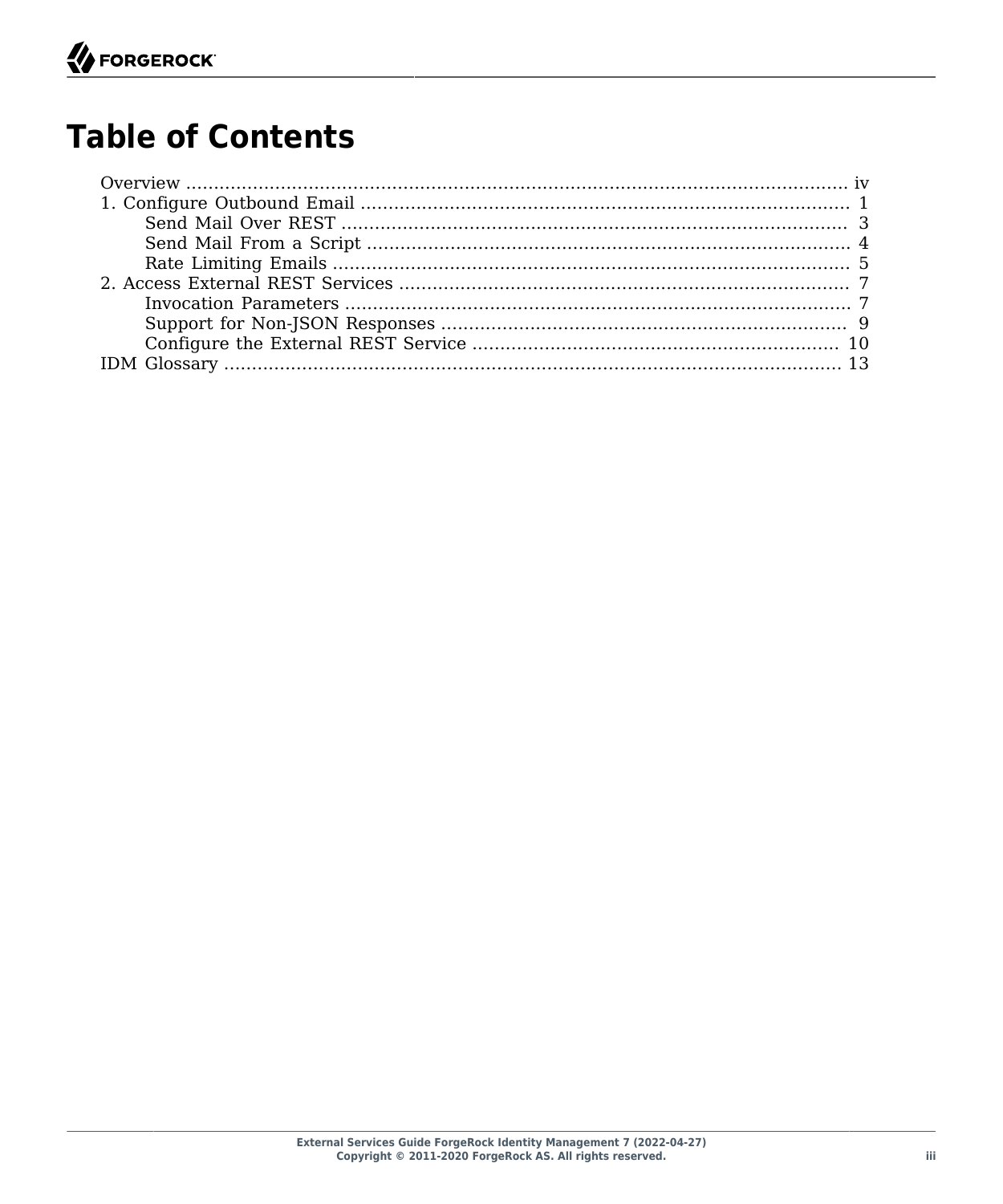# <span id="page-3-0"></span>**Overview**

This guide covers outbound email, and external REST.

 $\bigvee$ [Email](#page-4-0) Configure outbound email from IDM.  $\blacktriangleright$ [External REST](#page-10-0) Access External REST Services.

*Quick Start*

ForgeRock Identity Platform™ serves as the basis for our simple and comprehensive Identity and Access Management solution. We help our customers deepen their relationships with their customers, and improve the productivity and connectivity of their employees and partners. For more information about ForgeRock and about the platform, see <https://www.forgerock.com>.

The ForgeRock Common REST API works across the platform to provide common ways to access web resources and collections of resources.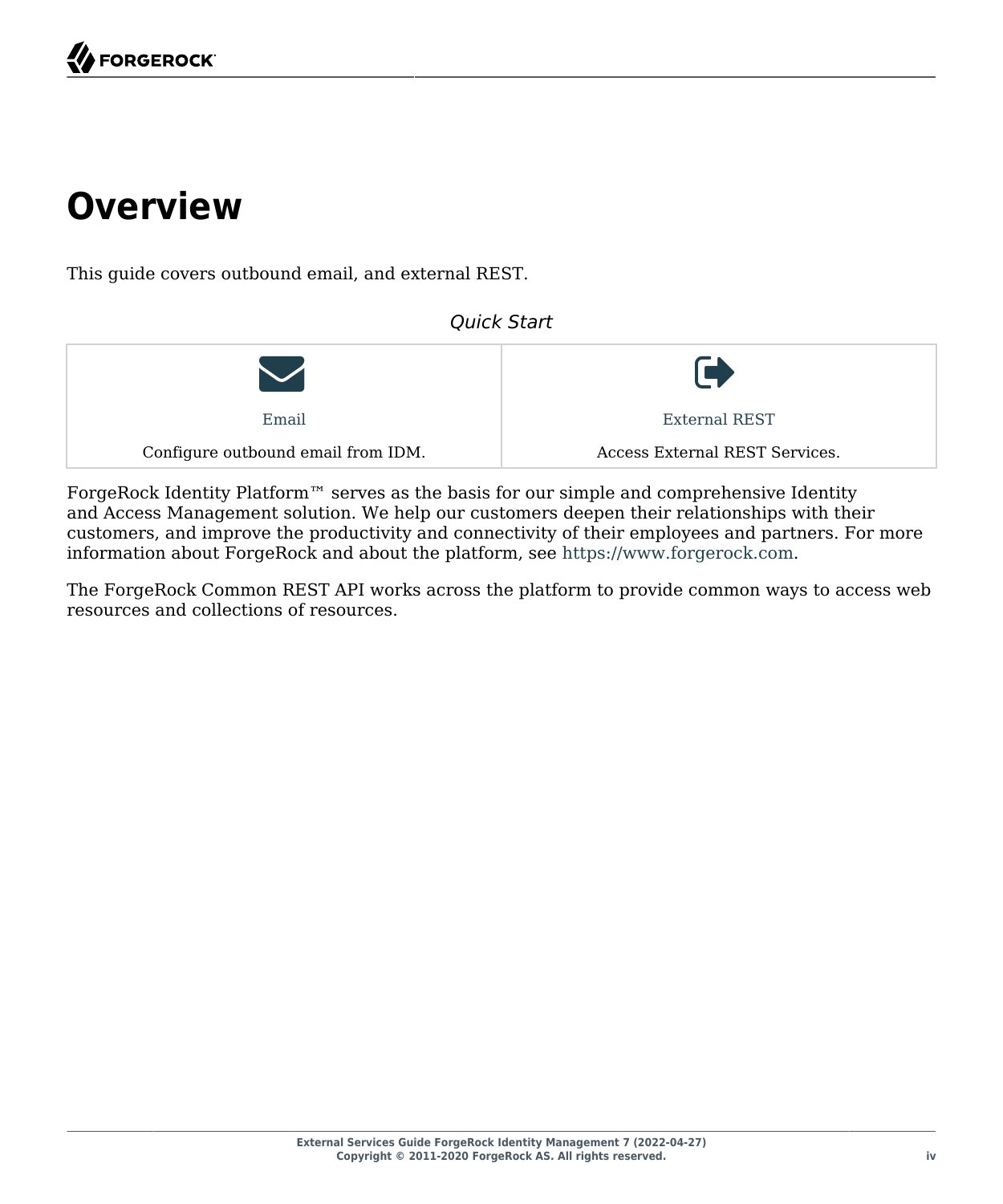# <span id="page-4-0"></span>**Chapter 1** Configure Outbound Email

This chapter shows you how to configure the outbound email service, so that you can send email through IDM, either by script or using the REST API.

You can also configure the outbound email service in the Admin UI, by clicking Configure > Email Settings. The fields on that screen correspond to what is described in the following sections.

#### *Set Up Outbound Email*

The outbound email service relies on a configuration object to identify the email account that is used to send messages. A sample configuration is provided in samples/example-configurations/conf/ external.email.json. To set up the external email service, follow these steps. You do not have to shut down IDM:

1. Copy the sample email configuration to your conf/ directory. For example:

**cp /path/to/openidm/samples/example-configurations/conf/external.email.json /path/to/myproject/conf/**

2. Edit external.email.json to reflect the account that is used to send messages, for example:

```
{
     "host" : "smtp.gmail.com",
     "port" : 587,
     "debug" : false,
     "auth" : {
         "enable" : true,
          "username" : "admin",
          "password" : "Passw0rd"
     },
     "from" : "admin@example.com",
     "timeout" : 300000,
     "writetimeout" : 300000,
     "connectiontimeout" : 300000,
     "starttls" : {
          "enable" : true
     },
     "ssl" : {
         "enable" : false
     },
     "smtpProperties" : [
          "mail.smtp.ssl.protocols=TLSv1.2",
          "mail.smtps.ssl.protocols=TLSv1.2"
     ],
     "threadPoolSize" : 20
}
```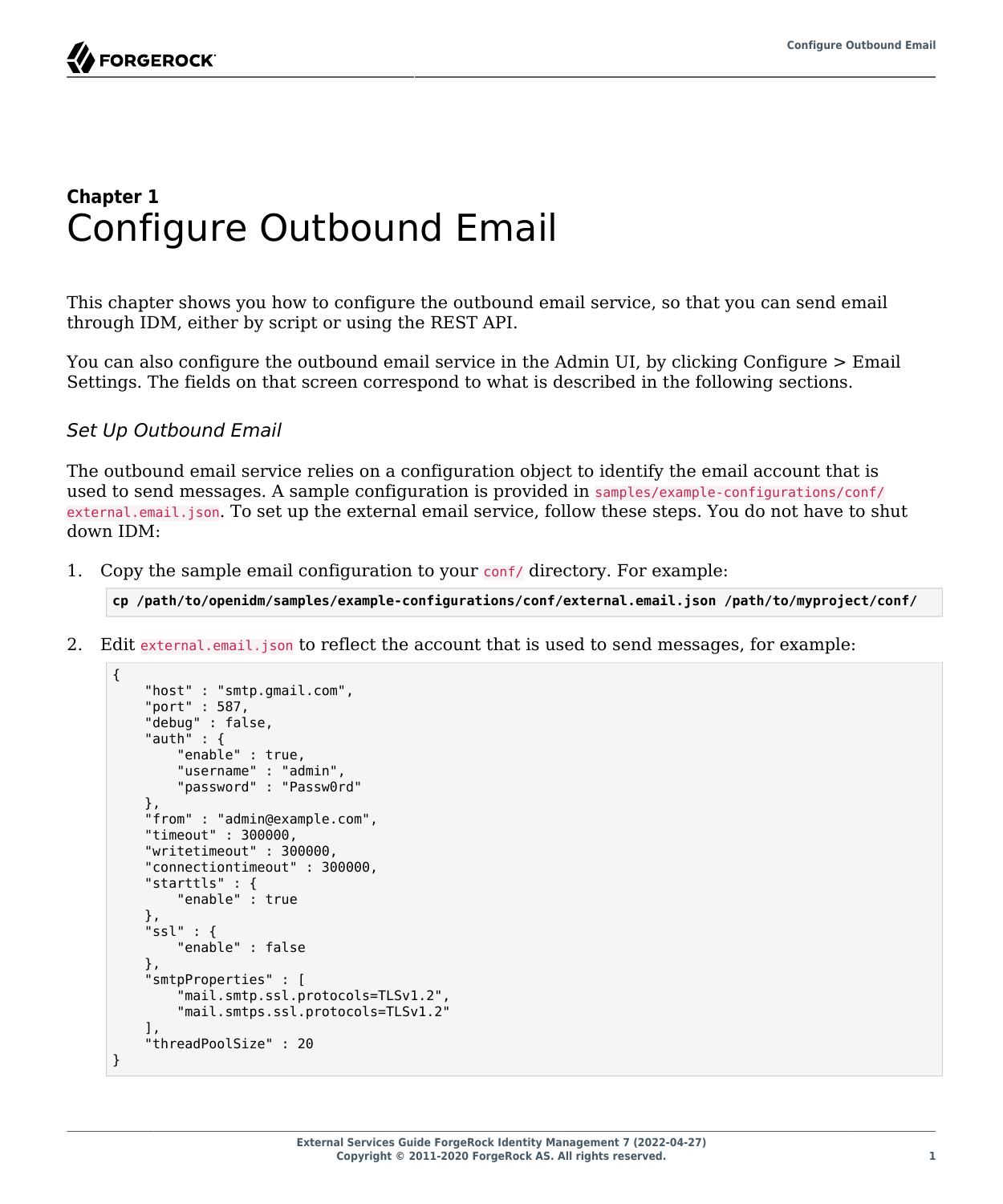IDM encrypts the password when you restart the server (or if you configure outgoing email using the Admin UI).

You can specify the following outbound email configuration properties:

**host**

The host name or IP address of the SMTP server. This can be the localhost, if the mail server is on the same system as IDM.

#### **port**

SMTP server port number, such as 25, 465, or 587.

#### **Note**

Many SMTP servers require the use of a secure port such as 465 or 587. Many ISPs flag email from port 25 as spam.

#### **debug**

When set to true, this option outputs diagnostic messages from the JavaMail library. Debug mode can be useful if you are having difficulty configuring the external email endpoint with your mail server.

#### **auth**

The authentication details for the mail account from which emails will be sent.

• enable—indicates whether you need login credentials to connect to the SMTP server.

```
Note
If "enable" : false,, you can leave the entries for "username" and "password" empty:
 "enable" : false,
 "username" : "",
 "password" : ""
```
- username—the account used to connect to the SMTP server.
- password—the password used to connect to the SMTP server.

#### **starttls**

If "enable" : true, enables the use of the STARTTLS command (if supported by the server) to switch the connection to a TLS-protected connection before issuing any login commands. If the server does not support STARTTLS, the connection continues without the use of TLS.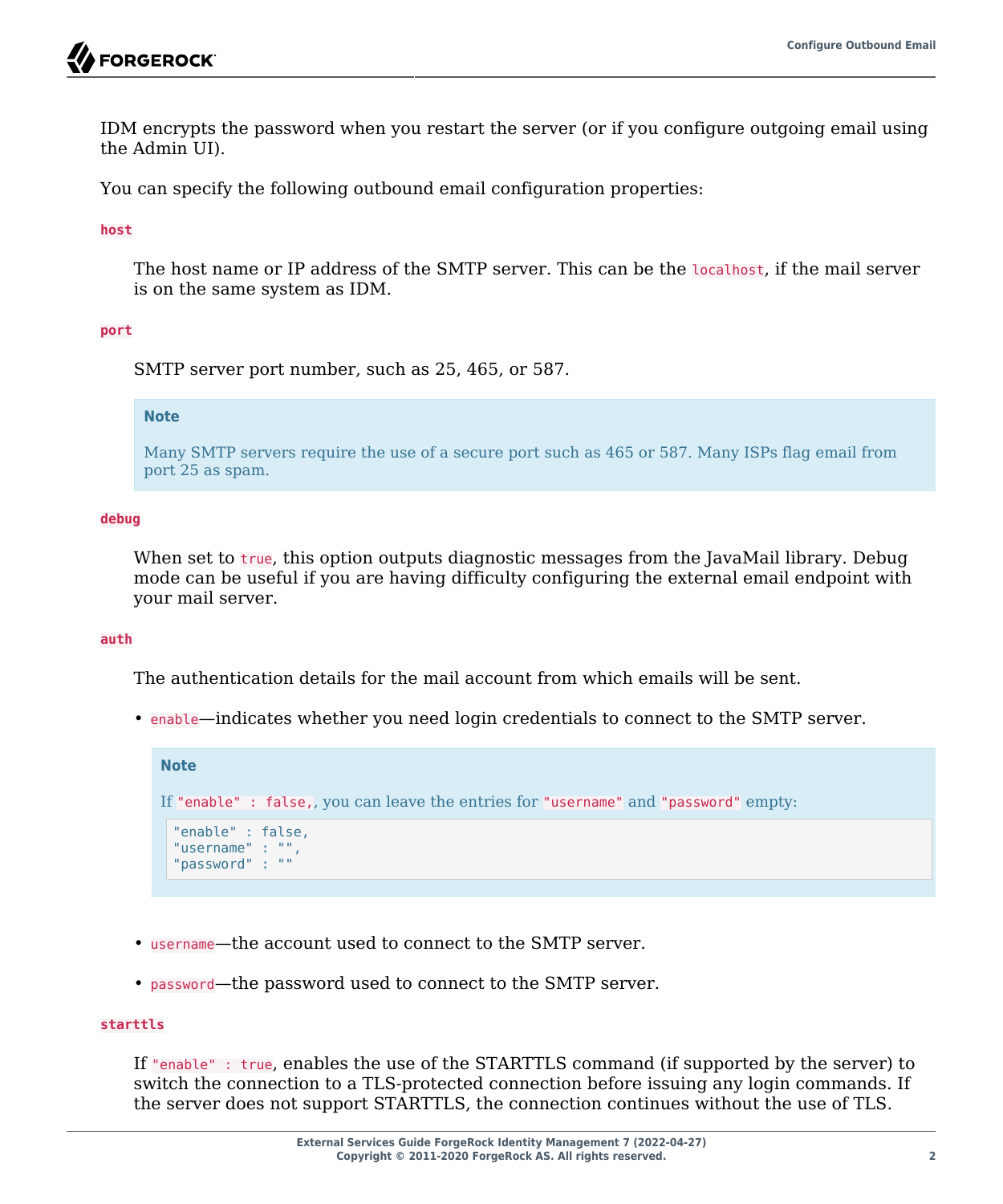#### **from**

(Optional) Specifies a default From: address, that users see when they receive emails from IDM.

#### **ssl**

Set "enable" : true to use SSL to connect, and to use the SSL port by default.

#### **smtpProperties**

Specifies the SSL protocols that will be enabled for SSL connections. Protocols are specified as a whitespace-separated list. The default protocol is TLSv1.2.

#### **threadPoolSize**

(Optional) Emails are sent in separate threads managed by a thread pool. This property sets the number of concurrent emails that can be handled at a specific time. The default thread pool size (if none is specified) is 20.

#### **connectiontimeout (integer, optional)**

The socket connection timeout, in milliseconds. The default connection timeout (if none is specified) is 300000 milliseconds, or 5 minutes. A setting of 0 disables this timeout.

#### **timeout (integer, optional)**

The socket read timeout, in milliseconds. The default read timeout (if none is specified) is 300000 milliseconds, or 5 minutes. A setting of 0 disables this timeout.

#### **writetimeout (integer, optional)**

The socket write timeout, in milliseconds. The default write timeout (if none is specified) is 300000 milliseconds, or 5 minutes. A setting of 0 disables this timeout.

<span id="page-6-0"></span>3. Restart IDM if it is not running.

## Send Mail Over REST

Although you are more likely to send mail from a script in production, you can send email using the REST API by sending an HTTP POST to /openidm/external/email, to test that your configuration works. You pass the message parameters as part of the POST payload, URL encoding the content as necessary.

The following example sends a test email using the REST API: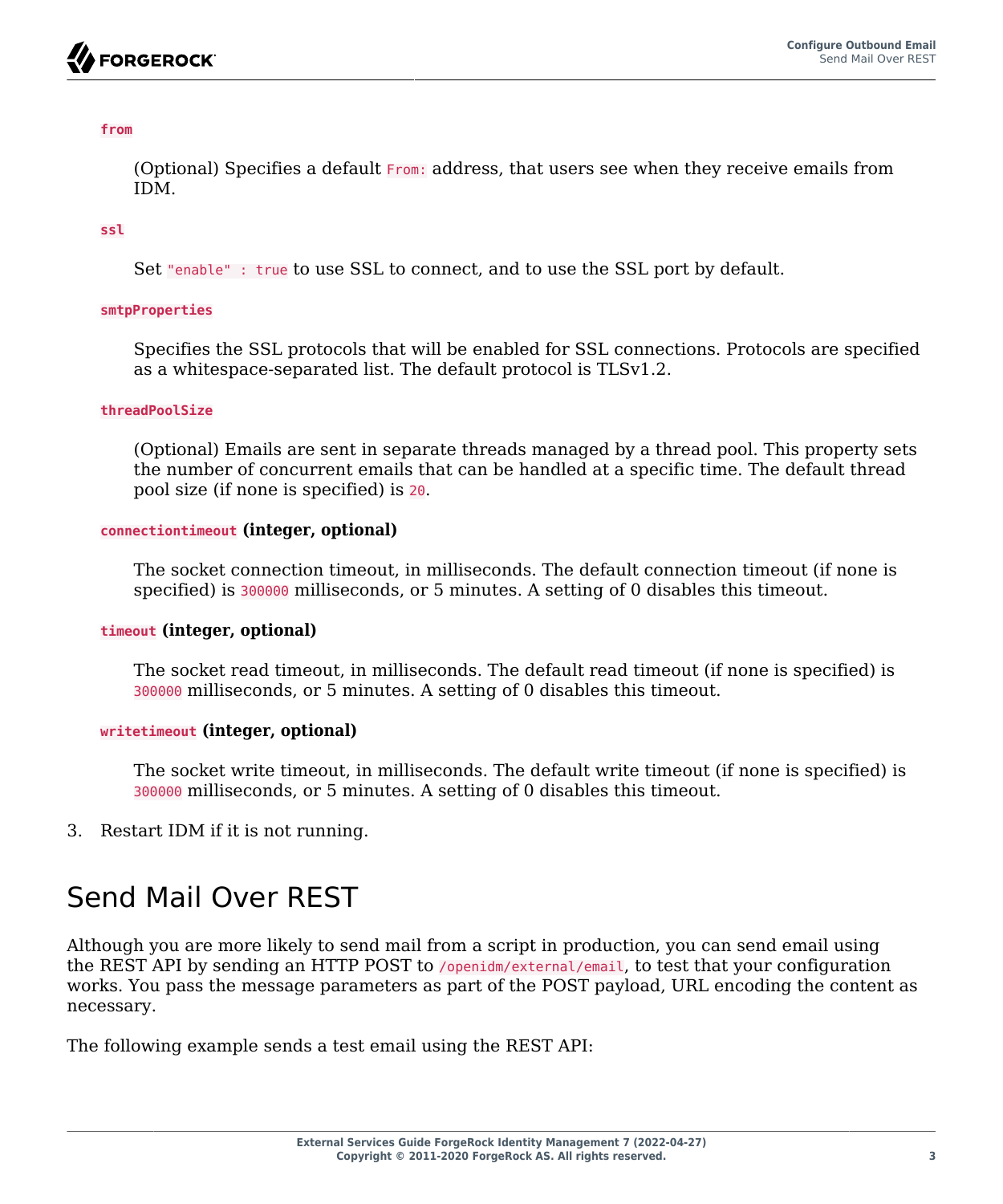

| $curl \setminus$                                            |
|-------------------------------------------------------------|
| --header "Content-Type: application/json" \                 |
| --header "X-OpenIDM-Username: openidm-admin" \              |
| --header "X-OpenIDM-Password: openidm-admin" \              |
| --header "Accept-API-Version: resource=1.0" \               |
| $-$ -request POST \                                         |
| --data '{                                                   |
| "from":"openidm@example.com",                               |
| "to":"your email@example.com",                              |
| "subject":"Test",                                           |
| "body":"Test"}' \                                           |
| "http://localhost:8080/openidm/external/email? action=send" |
| ſ                                                           |
| "status": "OK",                                             |
| "message": "Email sent"                                     |
|                                                             |

By default, a response is returned only when the SMTP relay has completed. To return a response immediately, without waiting for the SMTP relay to finish, include the parameter waitForCompletion=false in the REST call. Use this option only if you do not need to verify that the email was accepted by the SMTP server. For example:

```
curl \
 --header "Content-Type: application/json" \
  --header "X-OpenIDM-Username: openidm-admin" \
  --header "X-OpenIDM-Password: openidm-admin" \
  --header "Accept-API-Version: resource=1.0" \
  --request POST \
  --data '{
    "from":"openidm@example.com",
    "to":"your_email@example.com",
    "subject":"Test",
    "body":"Test"}' \
  "http://localhost:8080/openidm/external/email?_action=send&waitForCompletion=false"
{
   "status": "OK",
   "message": "Email submitted"
}
```
## <span id="page-7-0"></span>Send Mail From a Script

You can send email by using the resource API functions, with the external/email context. For more information about these functions, see "*Scripting Function Reference*" in the *Scripting Guide*. In the following example, params is an object that contains the POST parameters.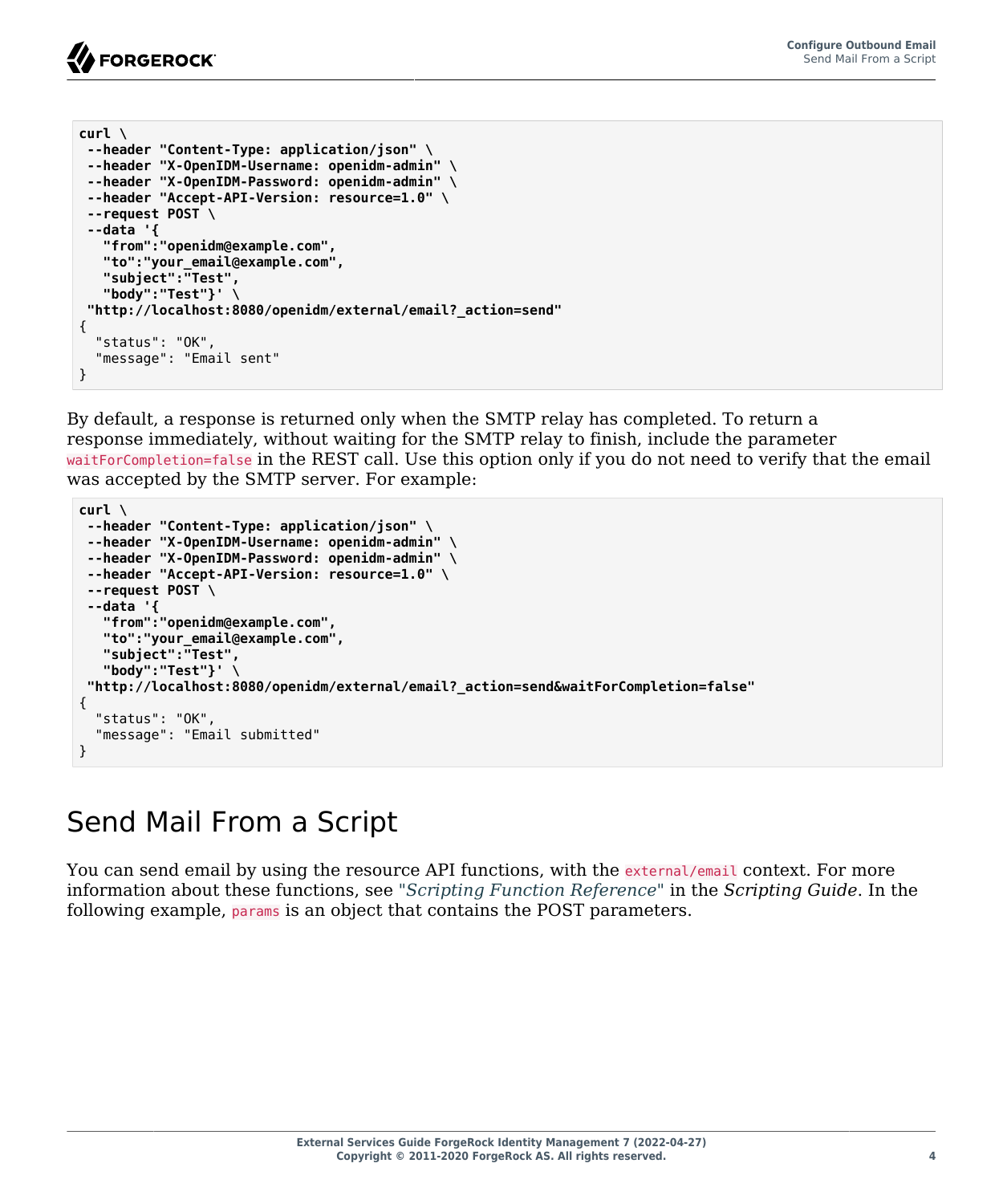

```
var params = new Object();
params.from = "openidm@example.com";
params.to = "your_email@example.com";
params.cc = "bjensen@example.com,scarter@example.com";
params.subject = "OpenIDM recon report";
params.type = "text/html";
params.body = "<html><body><p>Recon report follows...</p></body></html>";
openidm.action("external/email", "send", params);
```
IDM supports the following POST parameters.

#### **from**

Sender mail address

#### **to**

Comma-separated list of recipient mail addresses

#### **cc**

Optional comma-separated list of copy recipient mail addresses

#### **bcc**

Optional comma-separated list of blind copy recipient mail addresses

#### **subject**

Email subject

#### **body**

Email body text

#### **type**

<span id="page-8-0"></span>Optional MIME type. One of "text/plain", "text/html", or "text/xml".

## Rate Limiting Emails

No rate limiting is applied to password reset emails, or any emails sent by the IDM server. This means that an attacker can potentially spam a known user account with an infinite number of emails, filling that user's inbox. In the case of password reset, the spam attack can obscure an actual password reset attempt.

In a production environment, you must configure email rate limiting through the network infrastructure in which IDM runs. Configure the network infrastructure to detect and prevent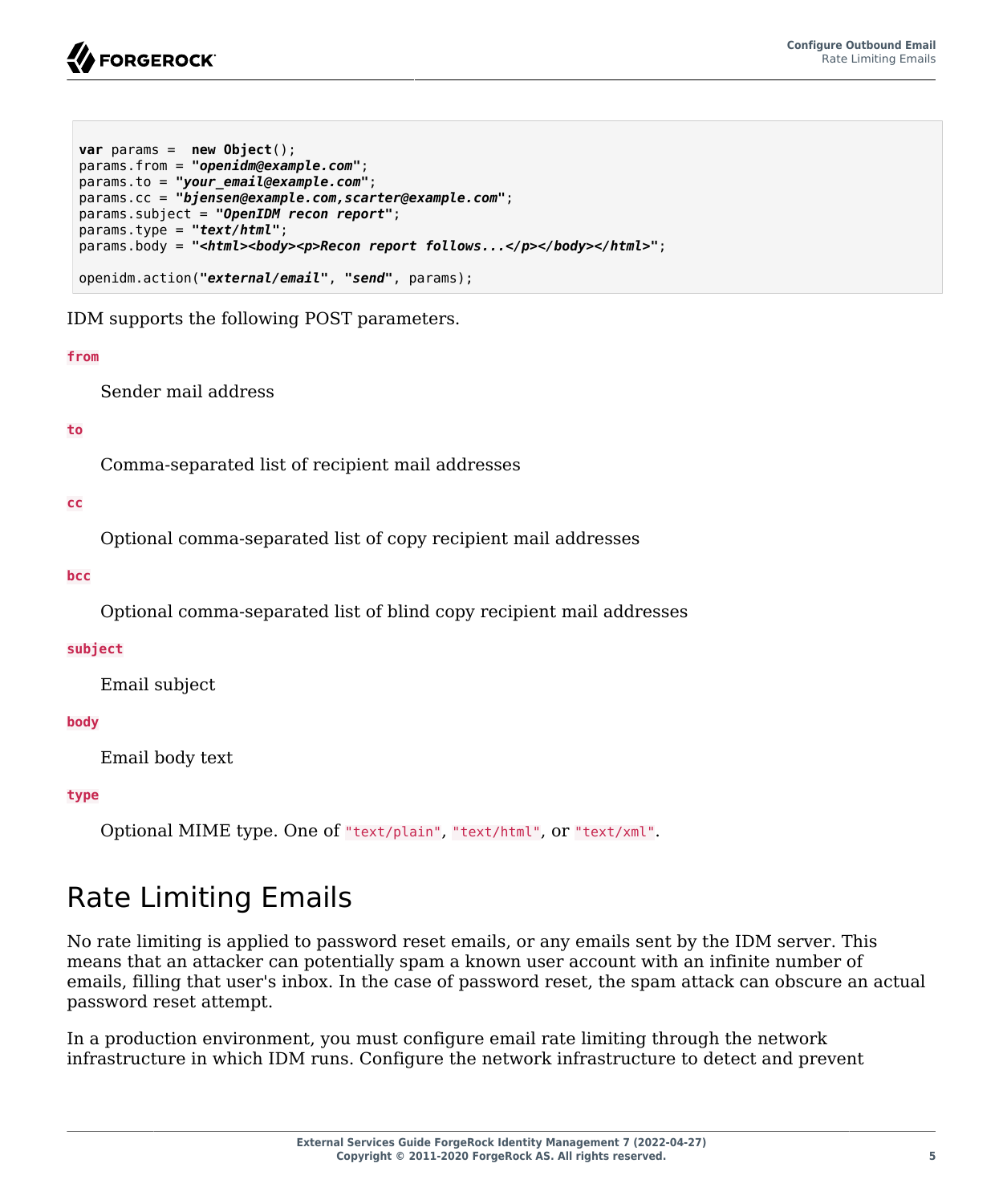

frequent repeated requests to publicly accessible web pages, such as the password reset page. You can also handle rate limiting within your email server.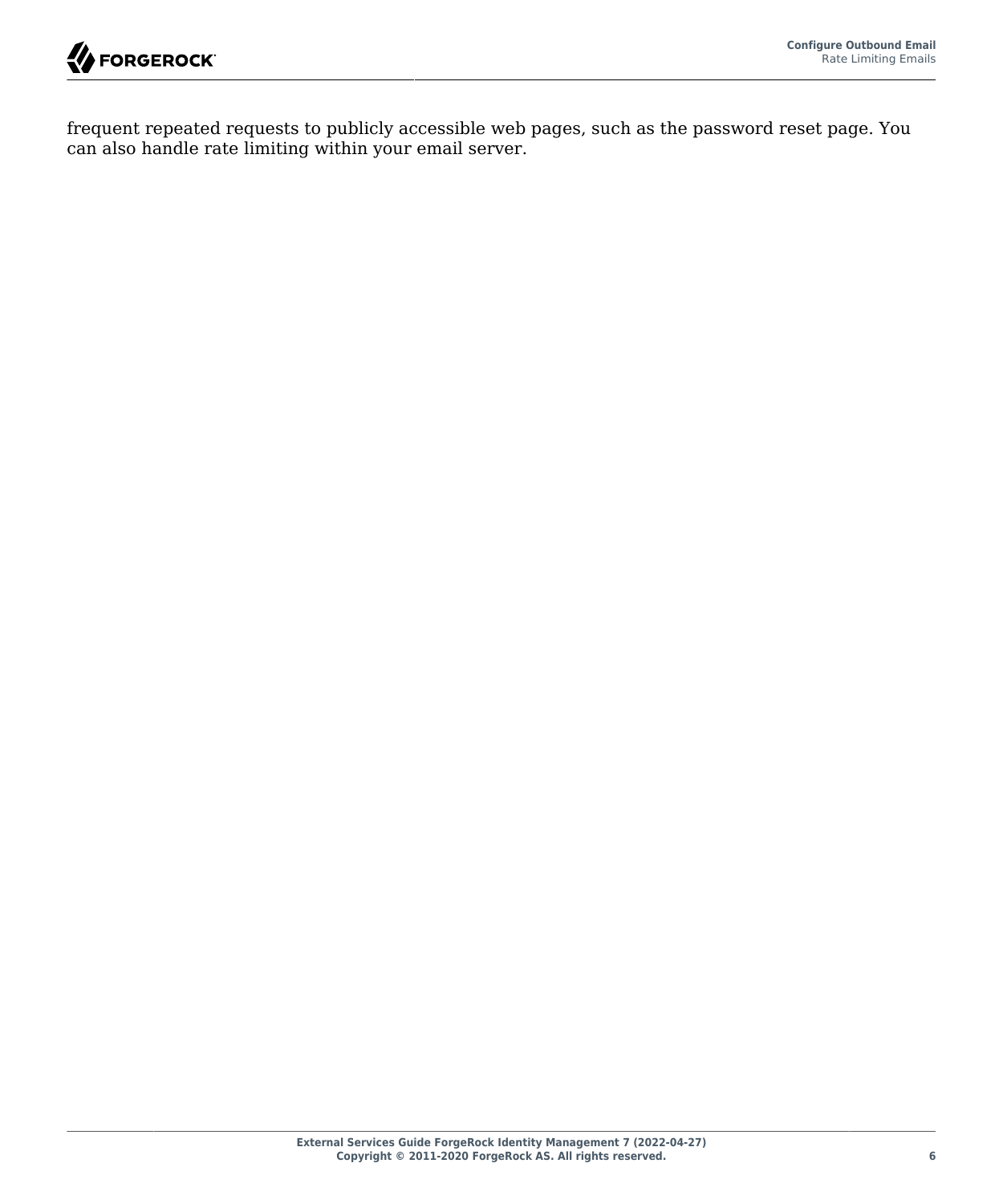## <span id="page-10-0"></span>**Chapter 2** Access External REST Services

The external REST service lets you access remote REST services at the openidm/external/rest context path, or by specifying the external/rest resource in your scripts. Note that this service is not intended as a full connector to synchronize or reconcile identity data, but as a way to make dynamic HTTP calls as part of the IDM logic. For more declarative and encapsulated interaction with remote REST services, and for synchronization or reconciliation operations, use the scripted REST implementation of the Groovy connector in the *Connectors Guide*.

An external REST call via a script might look something like the following:

```
openidm.action("external/rest", "call", params);
```
The call parameter specifies the action name to be used for this invocation, and is the standard method signature for the openidm.action method.

An external REST call over REST might look something like the following:

```
curl \
--header "X-OpenIDM-Username: openidm-admin" \
--header "X-OpenIDM-Password: openidm-admin" \
--header "Content-Type: application/json" \
--header "Accept-API-Version: resource=1.0" \
--request POST \
--data '{
   "url": "http://urlecho.appspot.com/echo?status=200&Content-Type=application%2Fjson&body=%5B%7B%22key
%22%3A%22value%22%7D%5D",
   "method": "GET"
}' \
"http://localhost:8080/openidm/external/rest?_action=call"
\Gamma {
     "key": "value"
   }
]
```
### <span id="page-10-1"></span>Invocation Parameters

The following parameters are passed in the resource API parameters map. These parameters can override the static configuration (if present) on a per-invocation basis.

#### **url**

The target URL to invoke, in string format.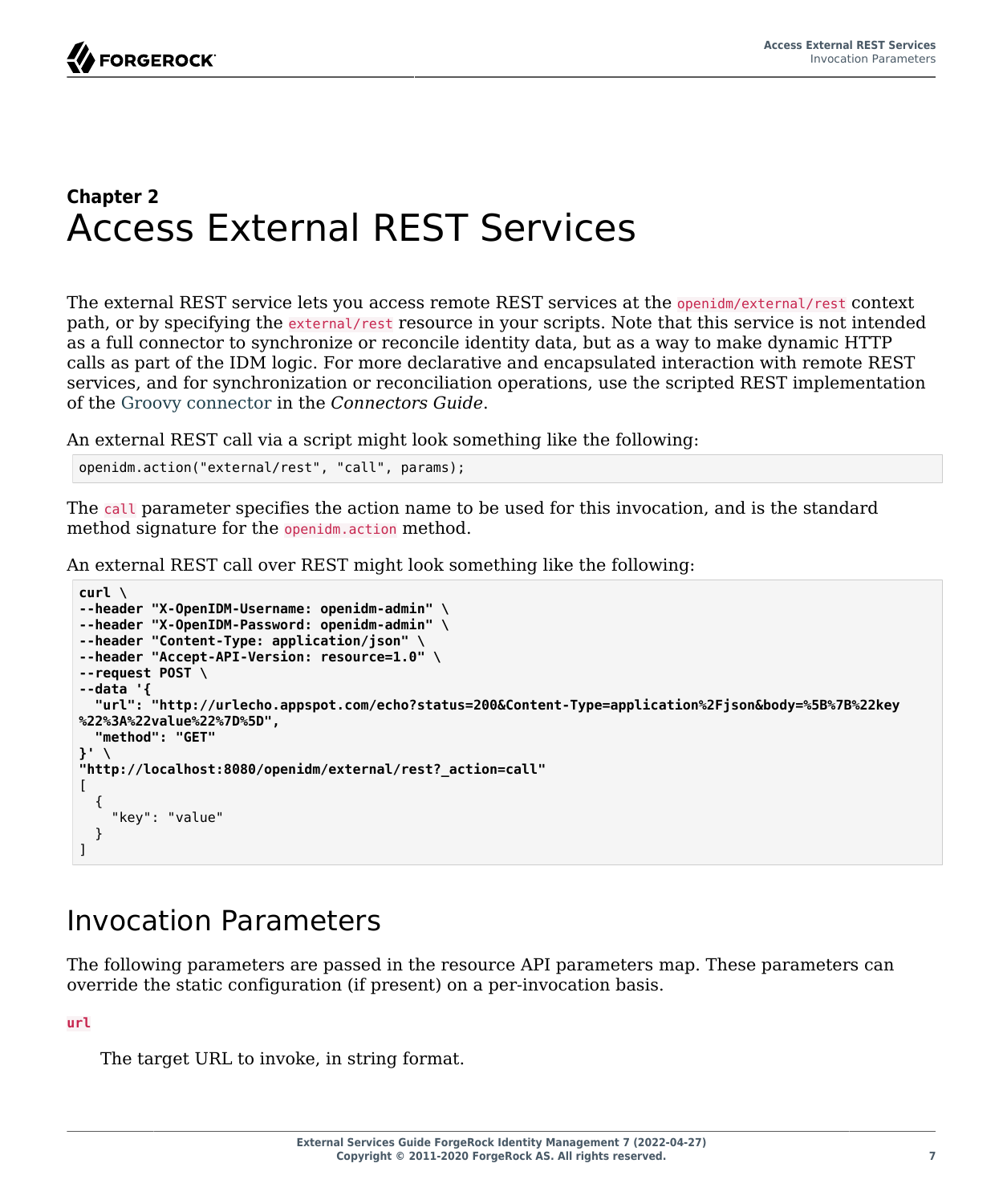

#### **method**

The HTTP action to invoke, in string format.

Possible actions include POST, GET, PUT, DELETE, and OPTIONS.

#### **headers (optional)**

The HTTP headers to set, in a map format from string (*header-name*) to string (*header-value*). For example, Accept-Language: en-US.

#### **contentType (optional)**

The media type of the data that is sent, for example "contentType" : "application/json". This parameter is applied only if no Content-Type header is included in the request. (If a Content-Type header is included, that header takes precedence over this contentType parameter.) If no Content-Type is provided (in the header or with this parameter), the default content type is application/json; charset=utf-8.

#### **body (optional)**

The body or resource representation to send (for PUT and POST operations), in string format.

#### **base64 (boolean, optional)**

Indicates that the body is base64-encoded, and should be decoded prior to transmission.

#### **forceWrap (boolean, optional)**

Indicates that the response must be wrapped in the headers/body JSON message format, even if the response was JSON, and would otherwise have been passed through unchanged.

If you need to disambiguate between HTTP 20x response codes, you must invoke the external REST service with forceWrap=true. For failure cases, the HTTP status code is present within the wrapped response embedded in the exception detail, or through the resource exception itself. For example:

```
curl \
--header "X-OpenIDM-Username: openidm-admin" \
--header "X-OpenIDM-Password: openidm-admin" \
--header "Content-Type: application/json" \
--header "Accept-API-Version: resource=1.0" \
--request POST \
--data '{
   "url": "http://urlecho.appspot.com/echo?status=203&Content-Type=application%2Fjson&body=%5B%7B%22key
%22%3A%22value%22%7D%5D",
   "method": "GET",
   "forceWrap": true}' \
"http://localhost:8080/openidm/external/rest?_action=call"
{
   "headers": {
     "Access-Control-Allow-Origin": [
      " * "
 ],
     "Cache-Control": [
       "max-age=3600"
```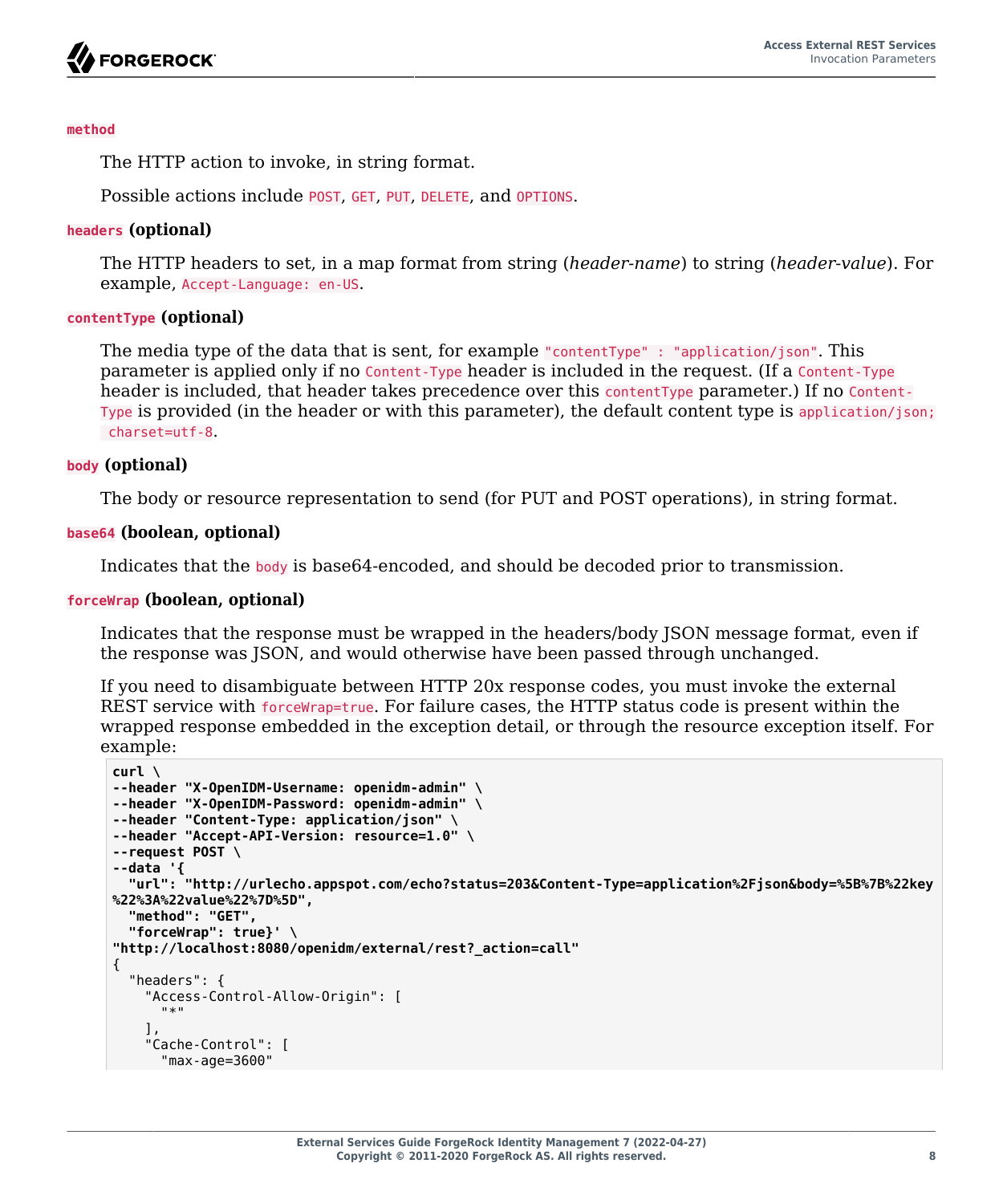```
 ],
     "Content-Length": [
       "17"
     ],
     "Content-Type": [
       "application/json"
     ],
     "Date": [
       "Fri, 17 Jul 2020 10:55:54 GMT"
     ],
     "Server": [
       "Google Frontend"
     ],
     "X-Cloud-Trace-Context": [
       "11e4441659a85832e47af219d6e657af"
     ]
   },
   "code": 203,
   "body": [
     {
       "key": "value"
     }
   ]
}
```
#### **authenticate**

The authentication type, and the details with which to authenticate.

IDM supports the following authentication types:

• basic authentication with a username and password, for example:

```
"authenticate" : {
     "type": "basic",
     "user" : "john",
     "password" : "Passw0rd"
}
```
• bearer authentication, with an OAuth token instead of a username and password, for example:

```
"authenticate" : {
     "type": "bearer",
     "token" : "ya29.iQDWKpn8AHy09p....."
}
```
<span id="page-12-0"></span>If no authenticate parameter is specified, no authentication is used.

# Support for Non-JSON Responses

The external REST service supports any arbitrary payload (currently in stringified format). If the response is anything other than JSON, a JSON message object is returned:

• For text-compatible (non-JSON) content, IDM returns a JSON object similar to the following: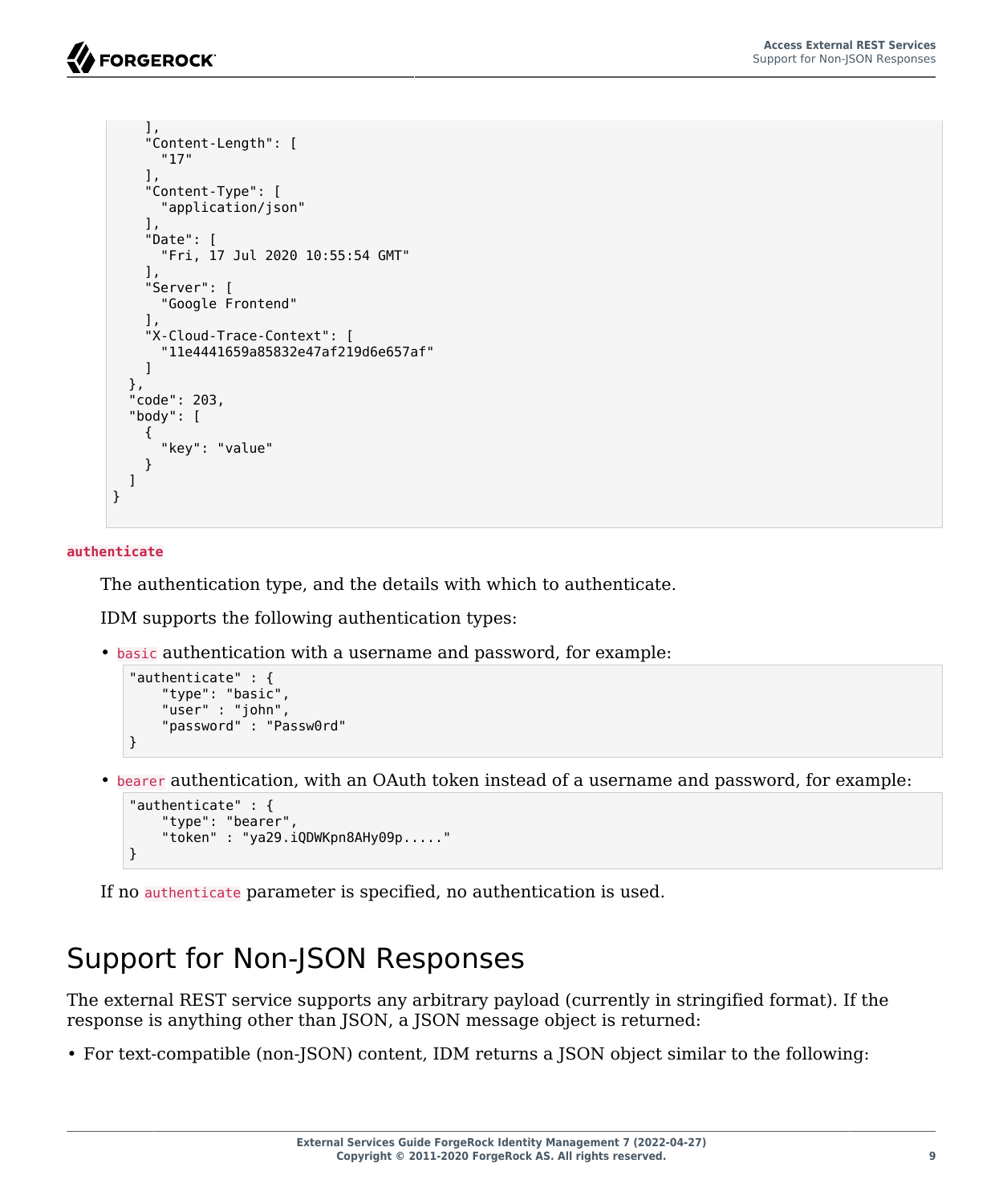```
{
     "headers": { "Content-Type": ["..."] },
     "body": "..."
}
```
• Content that is not text-compatible (such as JPEGs) is base64-encoded in the response body and returned as follows:

```
{
    "headers": \{ "Content-Type": ["..."]},
     "body": "...",
     "base64": true
}
```
#### **Note**

If the response format is JSON, the raw JSON response is returned. If you want to inspect the response headers, set forceWrap to true in your request. This setting returns a JSON message object with headers and body, similar to the object returned for text-compatible content.

# <span id="page-13-0"></span>Configure the External REST Service

You can configure several properties of the external REST service. A sample configuration file that lists these properties (with their default values where applicable) is provided in /path/to/

openidm/samples/example-configurations/conf/external.rest.json. To change any of the default settings, copy this file to your project's conf directory and edit the values. The sample file has the following configuration:

```
{
   "socketTimeout" : "10 s",
   "connectionTimeout" : "10 s",
   "reuseConnections" : true,
   "retryRequests" : true,
   "maxConnections" : 64,
   "tlsVersion": "&{openidm.external.rest.tls.version}",
   "hostnameVerifier": "&{openidm.external.rest.hostnameVerifier}",
   "proxy" : {
     "proxyUri" : "",
     "userName" : "",
     "password" : ""
   }
}
```
#### **socketTimeout (string)**

The TCP socket timeout, in seconds, when waiting for HTTP responses. The default timeout is 10 seconds.

#### **connectionTimeout (string)**

The TCP connection timeout for new HTTP connections, in seconds. The default timeout is 10 seconds.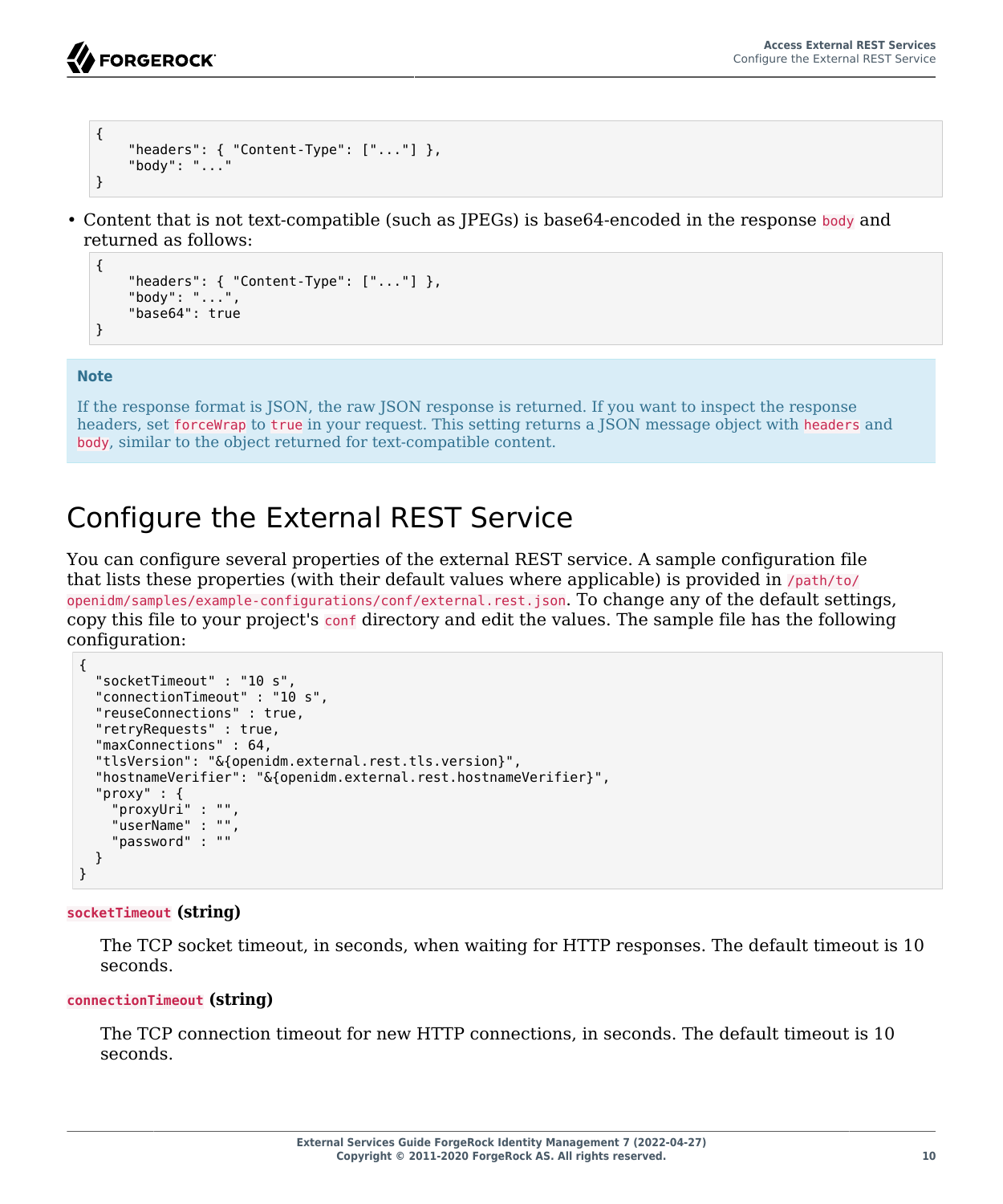#### **reuseConnections (boolean, true or false)**

Specifies whether HTTP connections should be kept alive and reused for additional requests. By default, connections will be reused if possible.

#### **retryRequests (boolean, true or false)**

Specifies whether requests should be retried if a failure is detected. By default requests will be retried.

#### **maxConnections (integer)**

The maximum number of connections that should be pooled by the HTTP client. At most 64 connections will be pooled by default.

#### **tlsVersion (string)**

The TLS version that should be used for connections.

By default, TLS connections made via the external REST service use TLS version 1.2. In some cases, you might need to specify a different TLS version, for example, if you are connecting to a legacy system that supports an old version of TLS that is not accommodated by the backwardcompatibility mode of your Java client. If you need to specify that the external REST service use a different TLS version, uncomment the openidm.external.rest.tls.version property towards the end of the resolver/boot.properties file and set its value, for example:

openidm.external.rest.tls.version=TLSv1.3

Valid versions for this parameter include TLSv1.1, TLSv1.2, and TLSv1.3.

#### **hostnameVerifier (string)**

Specifies whether the external REST service should check that the hostname to which an SSL client has connected is allowed by the certificate that is presented by the server.

The property can take the following values:

- STRICT hostnames are validated
- ALLOW\_ALL the external REST service does not attempt to match the URL hostname to the SSL certificate Common Name, as part of its validation process

By default, this property is set in the resolver/boot.properties file and the value in conf/ external.rest.json references that setting. For testing purposes, the default setting in boot.properties is:

```
openidm.external.rest.hostnameVerifier=ALLOW_ALL
```
If you do not set this property (by removing it from the boot.properties file or the conf/ external.rest.json file), the behavior is to validate hostnames (the equivalent of setting "hostnameVerifier": "STRICT"). In production environments, you *should* set this property to STRICT.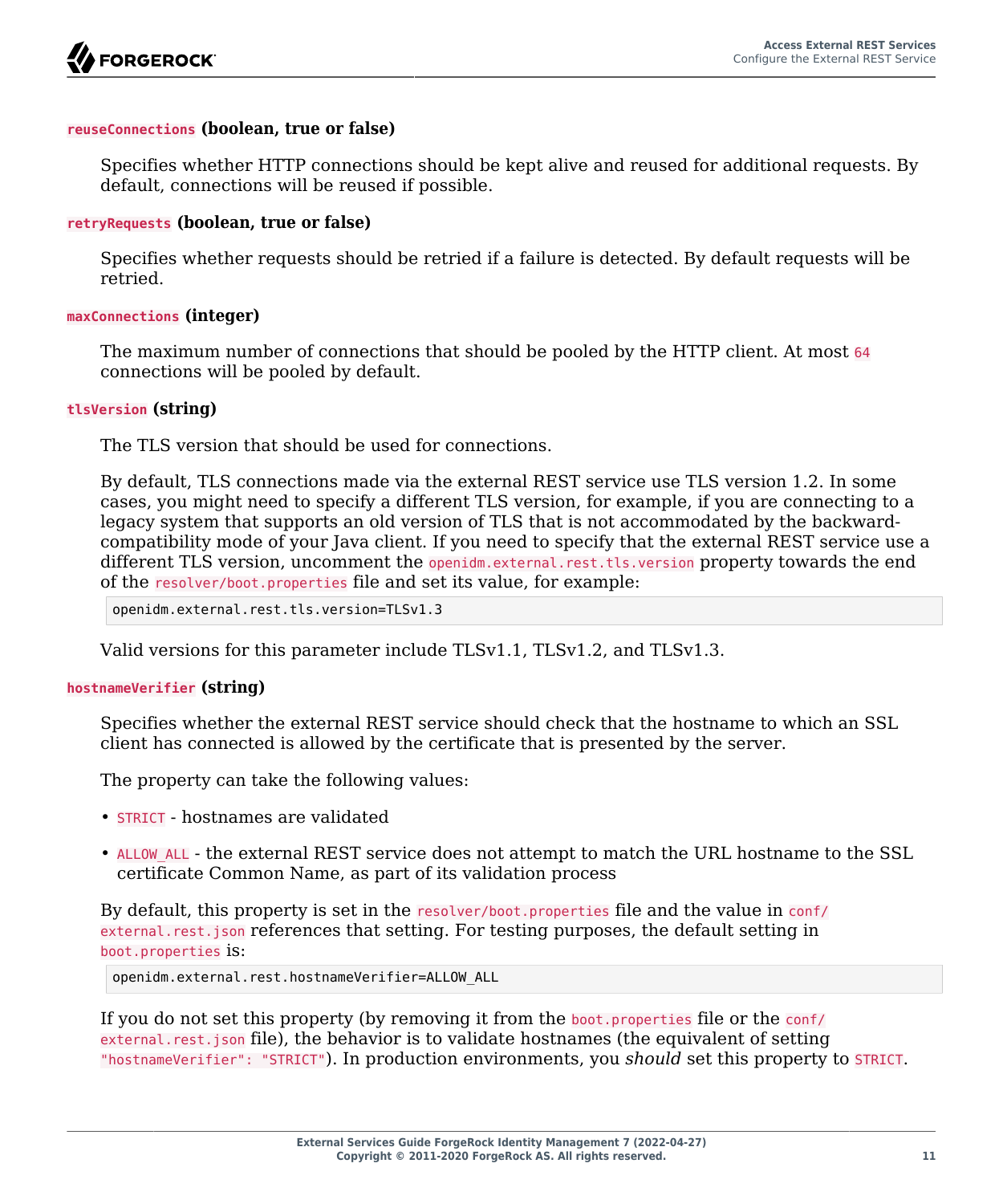

#### **proxy**

Lets you set a proxy server *specific* to the external REST service. If you set a **proxyUri** here, the system-wide proxy settings described in "HTTP Clients" in the *Setup Guide* are ignored. To configure a system-wide proxy, leave these proxy settings empty and configure the HTTP Client settings instead.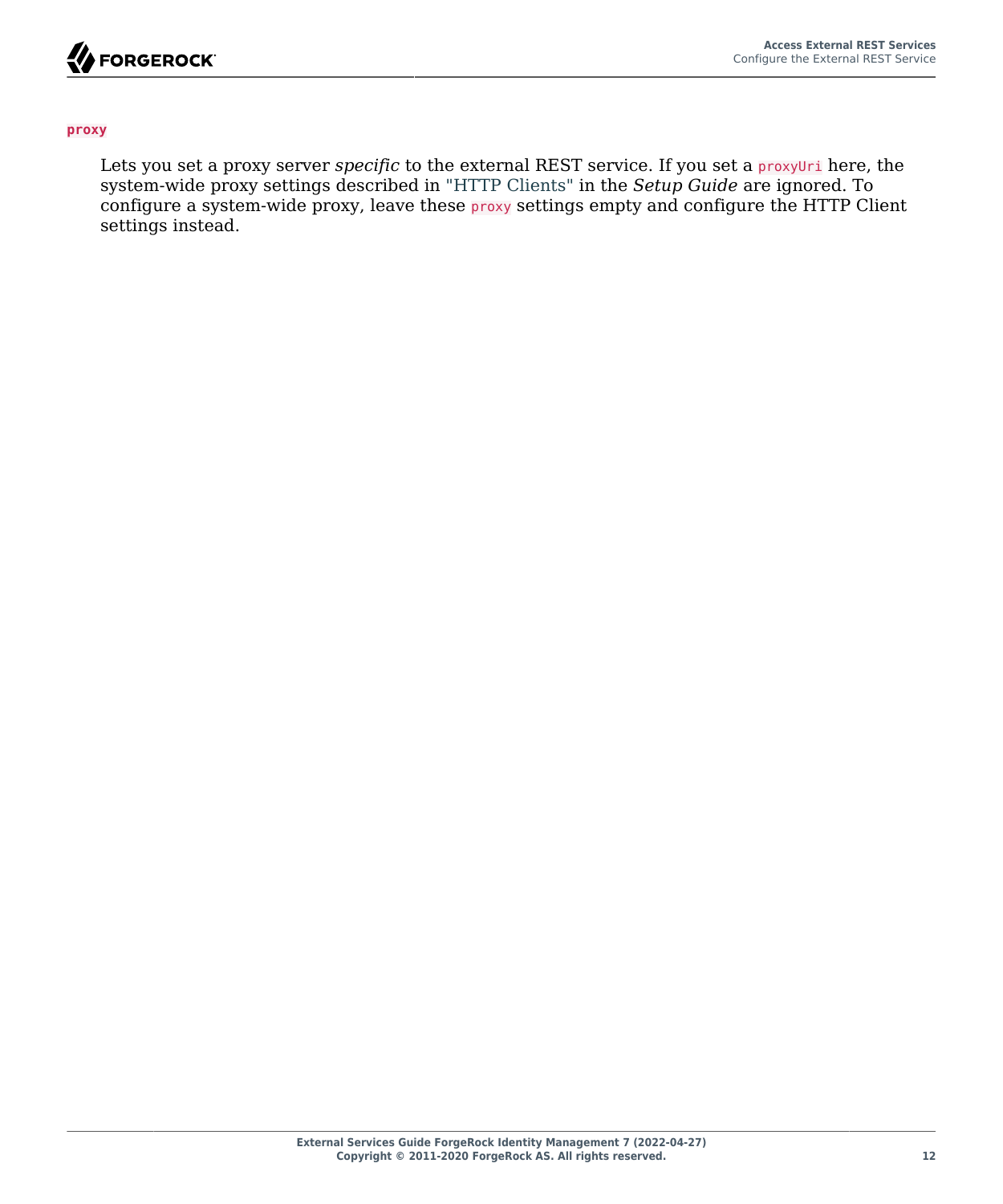# <span id="page-16-0"></span>**IDM Glossary**

| correlation query  | A correlation query specifies an expression that matches existing<br>entries in a source repository to one or more entries in a target<br>repository. A correlation query might be built with a script, but it<br>is not the same as a correlation script. For more information, see<br>"Correlating Source Objects With Existing Target Objects" in the<br>Synchronization Guide. |
|--------------------|------------------------------------------------------------------------------------------------------------------------------------------------------------------------------------------------------------------------------------------------------------------------------------------------------------------------------------------------------------------------------------|
| correlation script | A correlation script matches existing entries in a source repository,<br>and returns the IDs of one or more matching entries on a target<br>repository. While it skips the intermediate step associated with a<br>correlation query, a correlation script can be relatively complex, based<br>on the operations of the script.                                                     |
| entitlement        | An entitlement is a collection of attributes that can be added to a user<br>entry via roles. As such, it is a specialized type of assignment. A user or<br>device with an entitlement gets access rights to specified resources.<br>An entitlement is a property of a managed object.                                                                                              |
| JCE                | Java Cryptographic Extension, which is part of the Java Cryptography<br>Architecture, provides a framework for encryption, key generation,<br>and digital signatures.                                                                                                                                                                                                              |
| JSON               | JavaScript Object Notation, a lightweight data interchange format<br>based on a subset of JavaScript syntax. For more information, see the<br>JSON site.                                                                                                                                                                                                                           |
| JSON Pointer       | A JSON Pointer defines a string syntax for identifying a specific value<br>within a JSON document. For information about JSON Pointer syntax,<br>see the JSON Pointer RFC.                                                                                                                                                                                                         |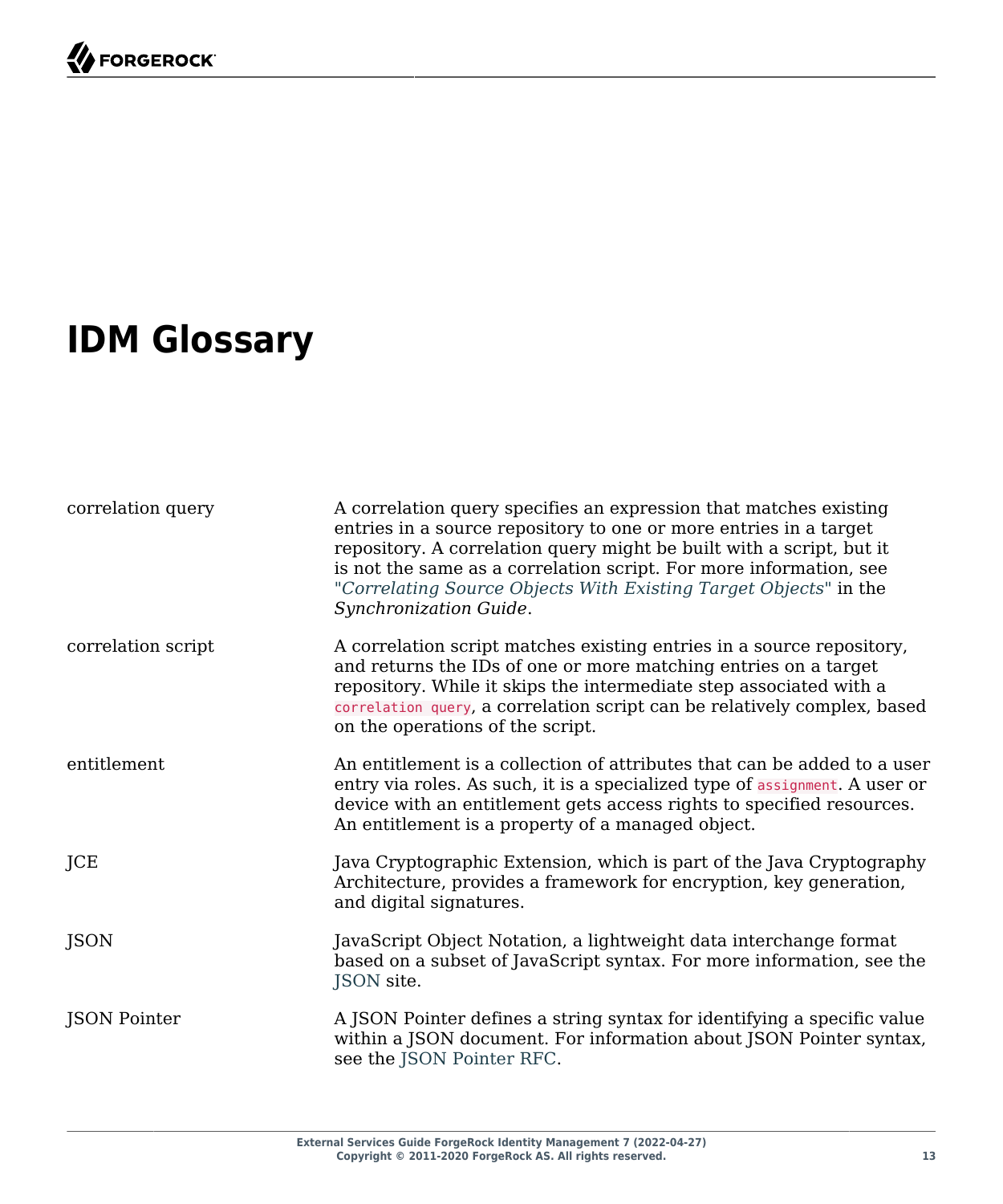| JWT             | JSON Web Token. As noted in the JSON Web Token draft IETF Memo,<br>"JSON Web Token (JWT) is a compact URL-safe means of representing<br>claims to be transferred between two parties." For IDM, the JWT is<br>associated with the JWT_SESSION authentication module.                                                                    |
|-----------------|-----------------------------------------------------------------------------------------------------------------------------------------------------------------------------------------------------------------------------------------------------------------------------------------------------------------------------------------|
| managed object  | An object that represents the identity-related data managed by IDM.<br>Managed objects are configurable, JSON-based data structures that<br>IDM stores in its pluggable repository. The default configuration of<br>a managed object is that of a user, but you can define any kind of<br>managed object, for example, groups or roles. |
| mapping         | A policy that is defined between a source object and a target object<br>during reconciliation or synchronization. A mapping can also define a<br>trigger for validation, customization, filtering, and transformation of<br>source and target objects.                                                                                  |
| OSGi            | A module system and service platform for the Java programming<br>language that implements a complete and dynamic component model.<br>For more information, see What is OSGi? Currently, only the Apache<br>Felix container is supported.                                                                                                |
| reconciliation  | During reconciliation, comparisons are made between managed<br>objects and objects on source or target systems. Reconciliation can<br>result in one or more specified actions, including, but not limited to,<br>synchronization.                                                                                                       |
| resource        | An external system, database, directory server, or other source of<br>identity data to be managed and audited by the identity management<br>system.                                                                                                                                                                                     |
| <b>REST</b>     | Representational State Transfer. A software architecture style for<br>exposing resources, using the technologies and protocols of the World<br>Wide Web. REST describes how distributed data objects, or resources,<br>can be defined and addressed.                                                                                    |
| role            | IDM distinguishes between two distinct role types - provisioning roles<br>and authorization roles. For more information, see "Managed Roles"<br>in the Object Modeling Guide.                                                                                                                                                           |
| source object   | In the context of reconciliation, a source object is a data object<br>on the source system, that IDM scans before attempting to find a<br>corresponding object on the target system. Depending on the defined<br>mapping, IDM then adjusts the object on the target system (target<br>object).                                          |
| synchronization | The synchronization process creates, updates, or deletes objects on a<br>target system, based on the defined mappings from the source system.<br>Synchronization can be scheduled or on demand.                                                                                                                                         |